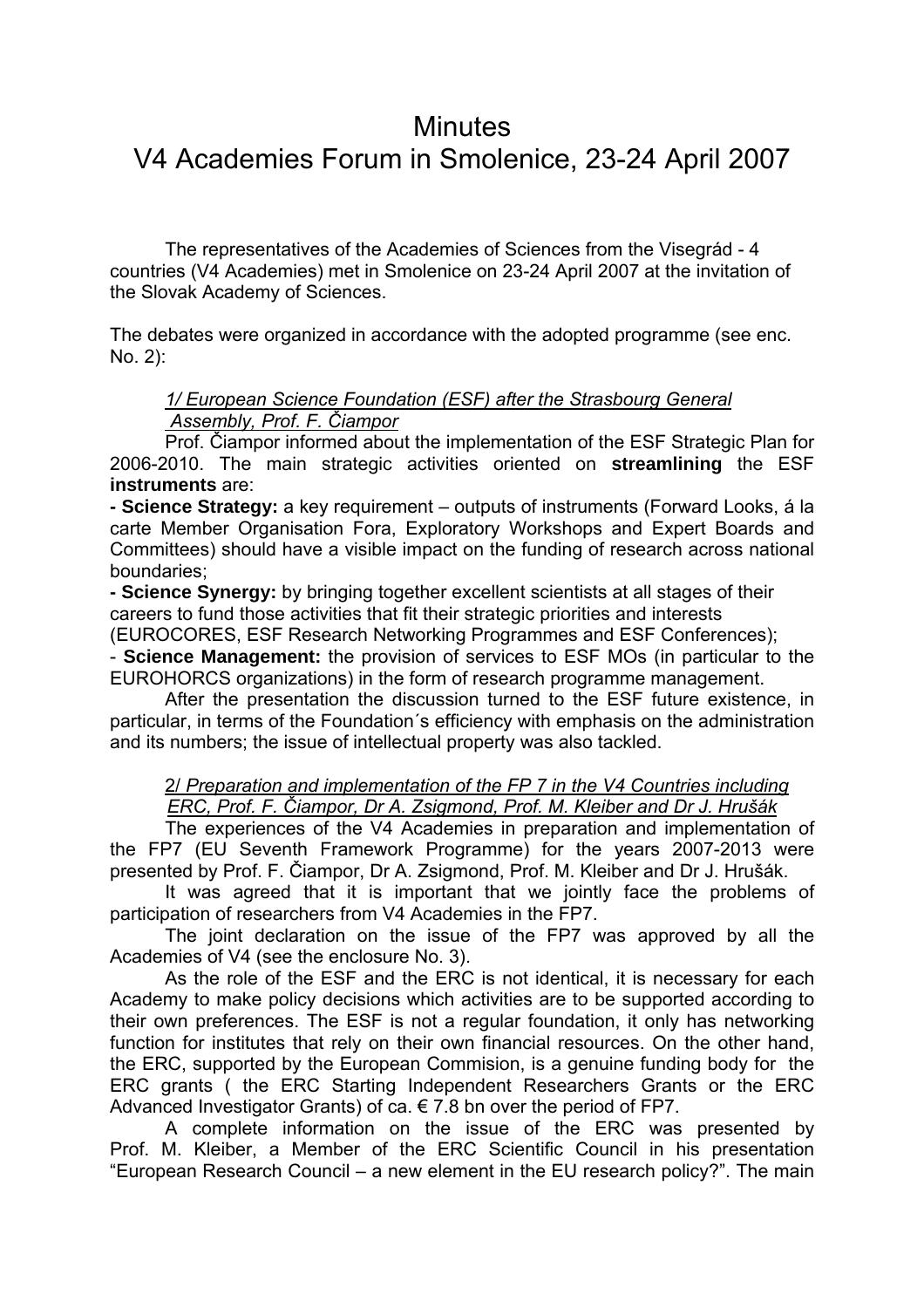aim of the newly-established body is to stimulate **scientific excellence** by supporting and encouraging the very best, truly creative scientists, engineers and scholars to be adventurous and take risks in their research.

The ERC as the first pan-European funding body set up for supporting investigator-driven frontier research supports all areas of research with 100 % reimbursement of projects. It works on the principles: "attractive funding-flexible application procedures-excellence" with a special attention to young researchers and its evaluation criteria for starting grants are: quality of research output, intellectual capacity and creativity, international reputation and independent leadership ability.

## *3/ Visegrád Academies Website, Prof. J. Palouš*

Prof. J. Palouš, responsible for launching the Visegrád Academies website reported on the current state of the preparations and presented the experimental pilot version of the website (http://v4.avcr.eu). After a discussion of all participating Academies it has been decided about the essential information to be presented on the website: the logo (Visegrád Castle and flags of the V4 Academies), the title of the website (Visegrád group of Academies) and about the information concerning our co-operation which will be published on the website: history (all previous meetings), next meeting under preparation, joint declarations, actual issues and other events (*Young Researcher Awards +* regulations, CEJSH, joint activities, international summer schools, minutes from the meetings).

Contact points (name of persons responsible for presenting information including their contact details) of all V4 Academies (proposal) will be forwarded to Prof. J. Palouš.

#### *4/ Young Researcher Award 2007 in Physical Sciences and Astronomy*

Four successful young researchers from the Visegrád Academies – winners of the competition in their national academy – were awarded for the third time.

 Prof. J. Slezák, after giving a short information on the history of the competition (the idea of establishing was first mentioned by the former President of the PAS Prof. A. Legocki on the PAS-SAS Presidia Meeting in Stará Lesná in 2004) introduced the awarded young researchers and their study works:

 Radan Slavík (ASCR): *High-speed Signal Processing Using Optical Fiberbased Components;*

 György Gyürky (HAS): *Nuclear astrophysics, studying the stars from the laboratory*;

Katarzyna Małek (PAS): *Pi of the Sky;*

*Mário Ziman*(SAS): *Quantum Information Science* 

 The award includes active participation in a top-level european scientific conference, the cost of which will be covered by the home Academy.

 The field of competition for young researchers in 2008 will be "History, Archaeology and Ethnology".

#### *5/ After UK-V4 Frontiers of Science Meeting, Prof. A.Górski*

The first symposium for young scientists based on the Frontiers of Science idea was organized by the PAS with the cooperation of the Royal Society and the support of other V4 Academies.

The Frontiers of Science (FoS) is a programme of meetings aimed at bringing together some of the very best young (aged 45 or under) scientists to discuss exciting advances and opportunities in their fields in a format that encourages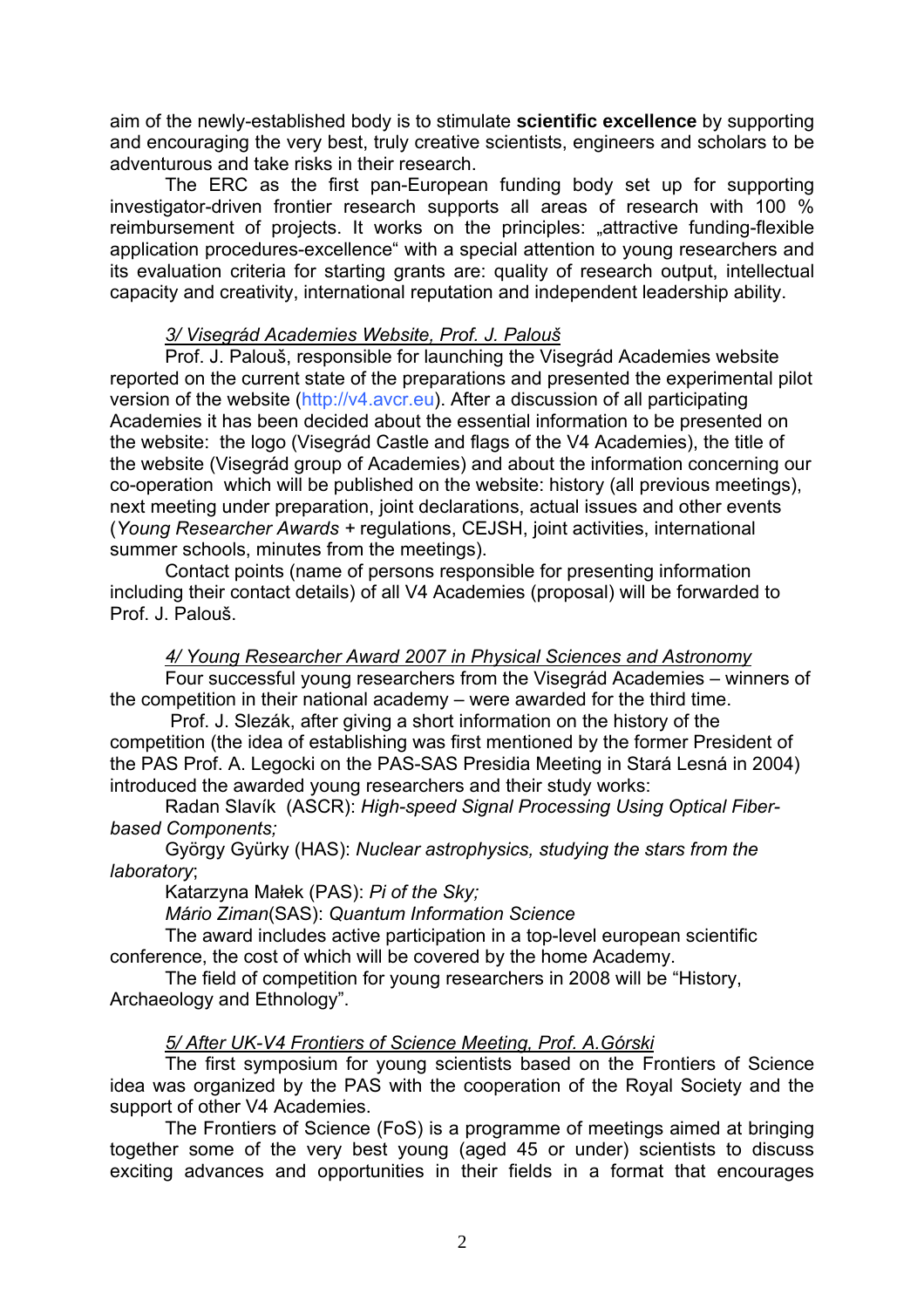informal collective as well as one-on-one discussions among participants. The purpose is to bring together the best young researchers - the next generation of leaders - in science, in the UK and around the world and to explore new opportunities for collaboration. Future science leaders should get to know each other, and this is one way of achieving that. The meetings give participants the opportunity to forge new relationships.

 The conference comprised **7 sessions** dealing with "hot" issues of multidisciplinary science (biology, physics, chemistry, mathematics, astronomy, life sciences), **2 poster sessions** (30 posters) and **1 session** devoted to possibilities of funding international joint projects. The number of participants was up to 100 - apart from the participants from the Czech Republic, Slovakia, Hungary, Poland and the UK, there were participating 5 observers from India, a country which will be a coorganizer, along with the Royal Society, of the next Frontiers of Science Symposium.

### *6/ Between West and East: Four national narratives in Central Europe, Prof. J. Pánek*

One of the common initiatives of the V4 Academies in the field of Social Sciences and Humanities is the preparation of a joint publication on history and historiography, which would clarify the position of the countries located between the West and East. The idea was initiated at the meeting of the SCH Core Group with representatives of the member organizations of the European Science Foundation that was held in Helsinki. According to Vaclav Panek and Przemysław Urbańczyk the rest of European nations have fairly little knowledge of Visegrád – 4 countries.

The publication project will be organized into nine chapters (all of them containing four individual monographs of each V4 country) addressing such topics as: the origin of the consolidation of states, the integration and disintegration, from the period of battle of Vienna to the formation of modern nation; democracy, autocracy up to the beginning of the Second World War, the Soviet regime and the new challenges. Each V4 country will have its own national editor: for the PAS Prof. P. Urbańczyk, for the SAS Dr D. Kováč, for the ASCR Prof. J. Pánek, for the HAS Dr A. Pók.

The publication will be finished in one and a half year. At the meeting the publishing was discussed. It was agreed to release all the four volumes in English and in the languages of all the participating countries.

#### *7/ The share of the Social Sciences and Humanities in the understanding of the developing processes in V4 countries, Dr D. Kováč, Dr Ľ. Falťan*

National and international research projects dealing with social processes and social change which were carried on in V4 countries need to increase their visibility. To this aim two meetings of experts were held:

• in Budapest on 11–12 December 2006

• in Bucharest on 17–18 April 2007

 All that is challenge enough for creation of a common platform for V4 Academies activities aimed at the solving the situation.

It was agreed that the SAS (Dr D. Kováč and Dr Ľ. Falťan) will organize the meeting of Vice Presidents responsible for the Social Sciences and the Humanities for the purpose of preparing a set of thematic workshops under the auspices of V4 Academies.